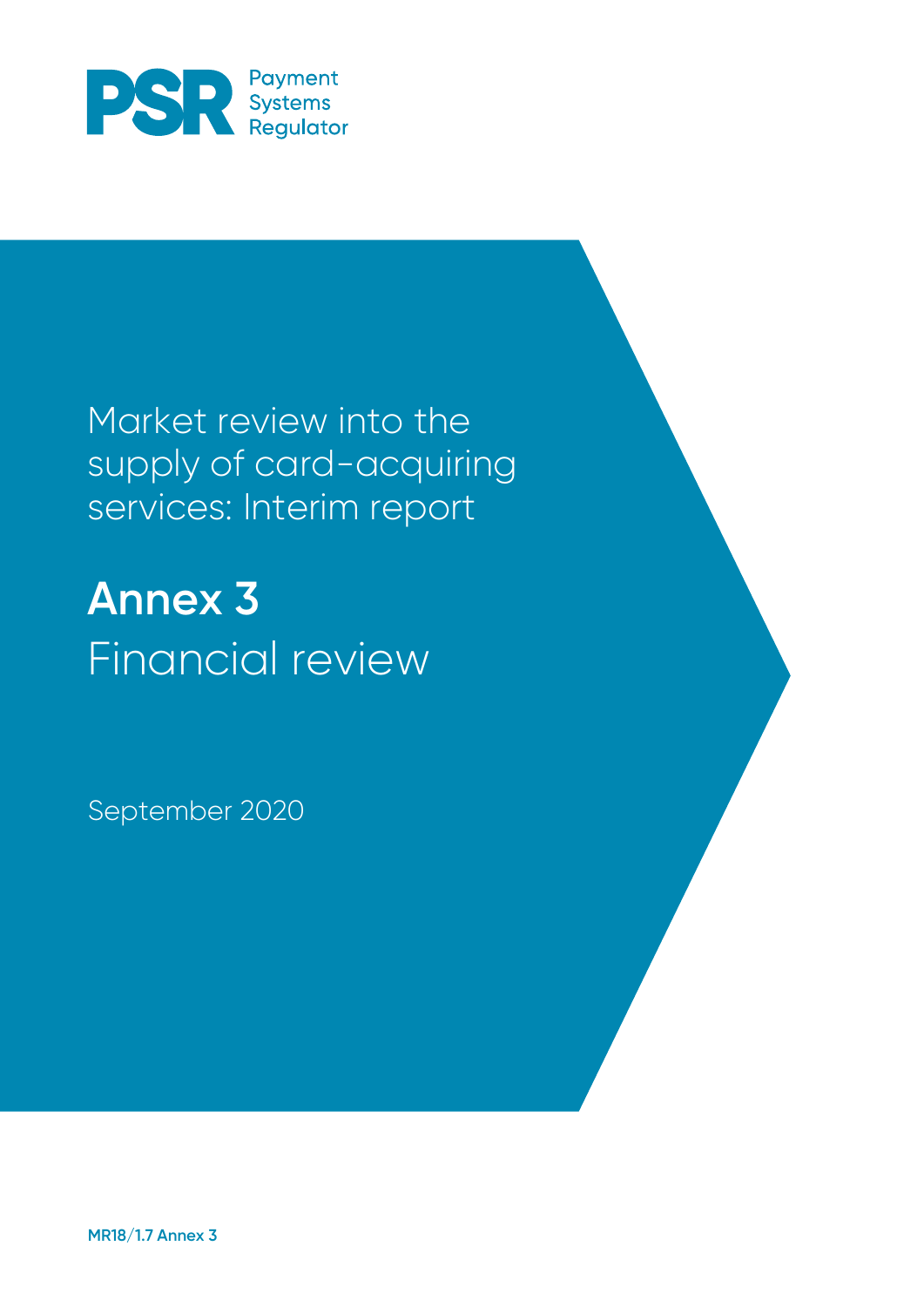# **Contents**

| Introduction                                   | 3  |
|------------------------------------------------|----|
| Approach to profitability analysis             | 4  |
| Information requested and information received | 8  |
| Analysis and results                           | 10 |
| Summary                                        |    |

Note: The places in this document where confidential material has been redacted are marked with a  $[\times]$ .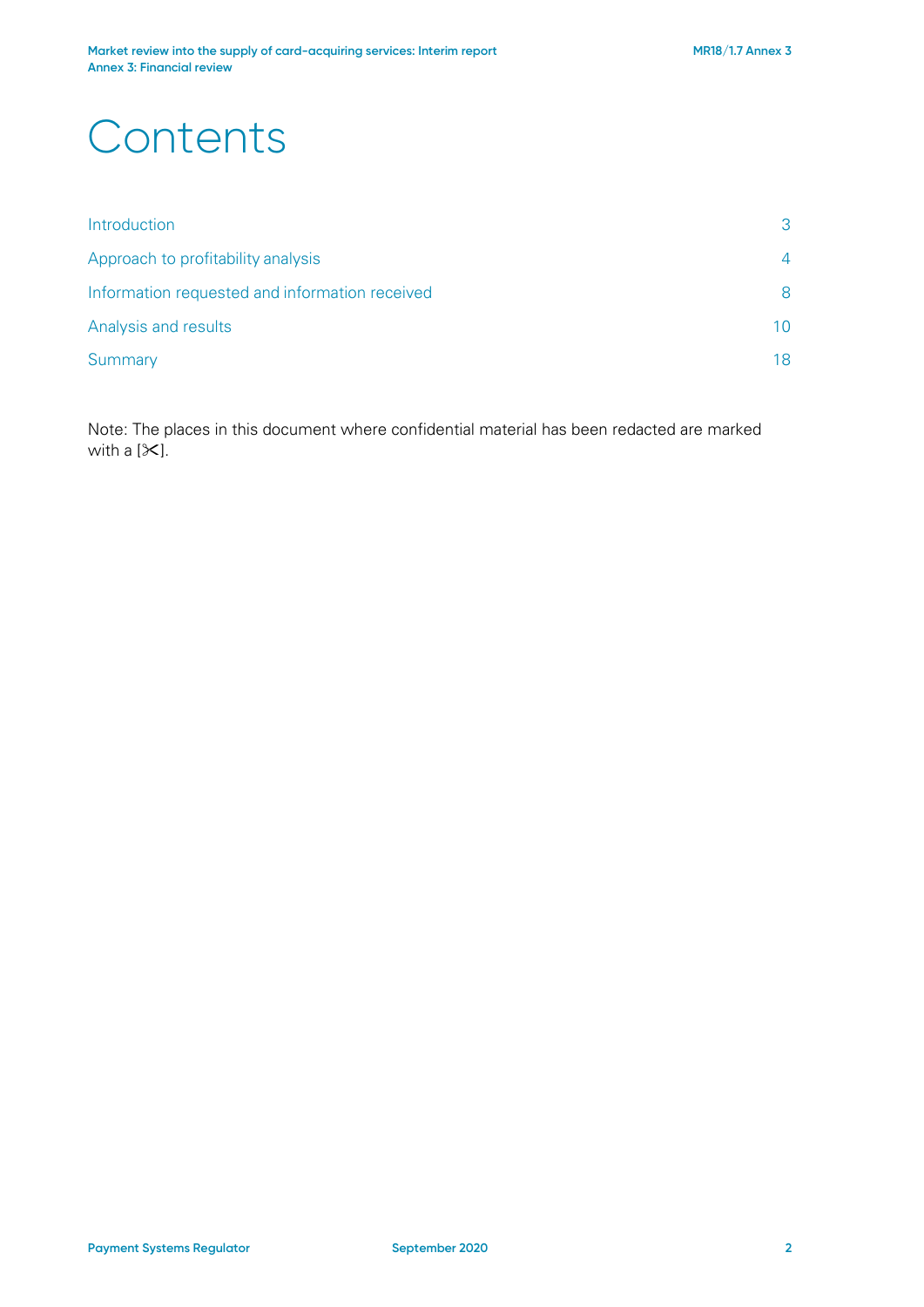# Introduction

- **1.1** Profitability analysis can help us understand how competition is functioning. Its usefulness depends on the availability of relevant and reliable financial information.
- **1.2** We did not carry out the more traditional profitability analysis that we had proposed at the start of the market review and whose methodology we consulted upon in July 2019. [1](#page-2-0) (We explain the reasons for this at paragraphs 1.18 to 1.20 and 1.34 to 1.36). Instead, we carried out a financial review of the evolution over time of the MSC paid by merchants to the five largest acquirers and its components. The MSC is the total amount merchants pay to acquirers for card-acquiring services and comprises: interchange fees, scheme fees<sup>[2](#page-2-1)</sup> and acquirer net revenue. Acquirer net revenue includes the costs the acquirer incurs (other than interchange fee and scheme fees) to provide card-acquiring services, plus the acquirer's margin.
- **1.3** This analysis provides additional information about some of the issues covered by the pass-through analysis (see Annex 2). In both cases, our observations include the five largest acquirers<sup>[3](#page-2-2)</sup> and the same period of 2014 to 2018. However, there are important differences. For example, in the analysis set out in this annex, we assess the aggregate financial reporting of each acquirer, which includes all the activity that acquirer undertakes during the period. By contrast, the pass-through analysis uses data relating to a sample of merchants. The pass-through data was collected on a monthly basis, whereas the analysis in this annex uses annual data.
- **1.4** The value of the analysis set out in this annex is in describing the aggregate results and with an acquirer-centric view. The pass-through analysis is designed to assess whether acquirers passed through to merchants the cost savings they made from the Interchange Fee Regulation caps on interchange fees ('IFR caps'). The pass-through analysis focuses on merchants and follows a more granular approach, such as the use of monthly data. The pass-through analysis underpins our provisional findings. The results of the financial review presented here are consistent with our pass-through analysis.
- **1.5** This annex explains our original, intended methodology that we consulted upon. It then discusses the consultation responses and the data that we received. In light of this, it then sets out how and why we revised our approach. Finally, it summarises the main results of our analysis and our provisional findings.
- **1.6** This annex has three sections:
	- approach to profitability analysis
	- information requested and information received
	- analysis and results

<span id="page-2-0"></span><sup>1</sup> Payment Systems Regulator MR18/1.6, Market review into the supply of card-acquiring services – Consultation on the approach to the profitability analysis (July 2019).

<span id="page-2-1"></span><sup>2</sup> We use the term 'scheme fees' to refer to all fees acquirers pay to operators of card payment systems including fees for scheme services and fees for processing services.

<span id="page-2-2"></span><sup>3</sup> The five largest acquirers accounted for nearly 90% of transactions by number and value at UK merchants in 2018. See Annex 1 for a description of the five largest acquirers.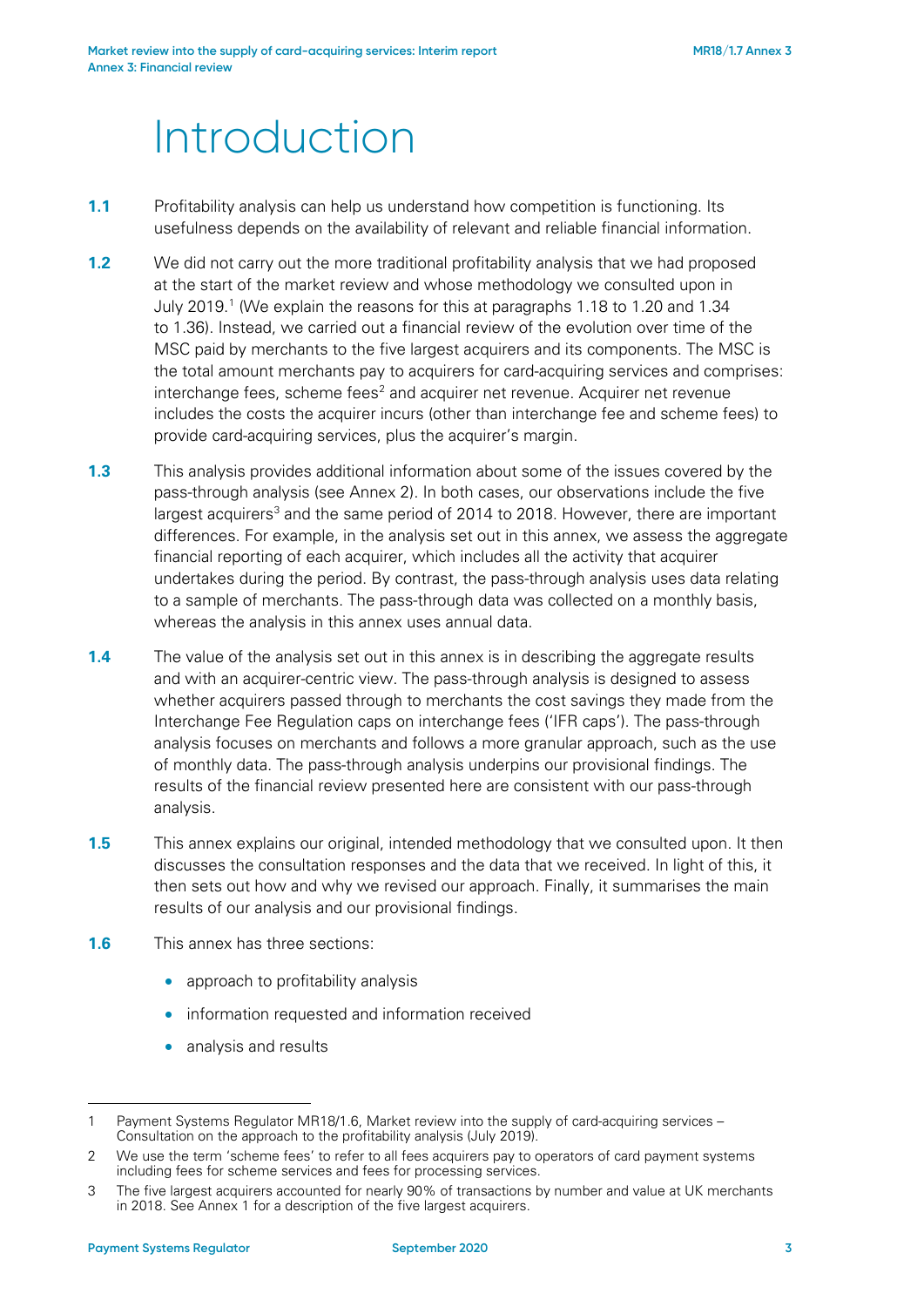# Approach to profitability analysis

### **Consultation on our proposed approach**

<span id="page-3-1"></span>**1.7** We originally proposed to use two measures of profitability: return on capital employed (ROCE) and gross profit margin (GPM), to answer the following five questions:

- How profitable is the supply of card-acquiring services generally?
- How does the profitability of card-acquiring services vary between acquirers?
- What do any variations in the profitability of card-acquiring services over time tell us about the way that acquirers reacted to the introduction of the IFR caps on interchange fees in December 2015?
- How does the profitability of card-acquiring services vary across broad types of merchant?
- How significant are other goods and services to acquirers' profitability?
- **1.8** We expected to rely more on ROCE for the first two questions above and more on GPM to address the second two questions. For the final question, we expected to rely more on revenue, gross profit and GPM.
- **1.9** We also expected to use ROCE for making comparisons between acquirers, whereas GPM would be more useful for identifying patterns in profitability by type of merchant and over time.

### **Respondents' views**

**1.10** We received nine responses from acquirers, Mastercard and others.<sup>[4](#page-3-0)</sup> The main points raised related to: the use of ROCE, the use of GPM, interpretation of the results and extending the timeframe of the analysis. We briefly summarise each of these points in turn.

<span id="page-3-0"></span><sup>-</sup>4 Payment Systems Regulator, MR18/1.6: *Responses to our proposed profitability analysis consultation* (December 2019).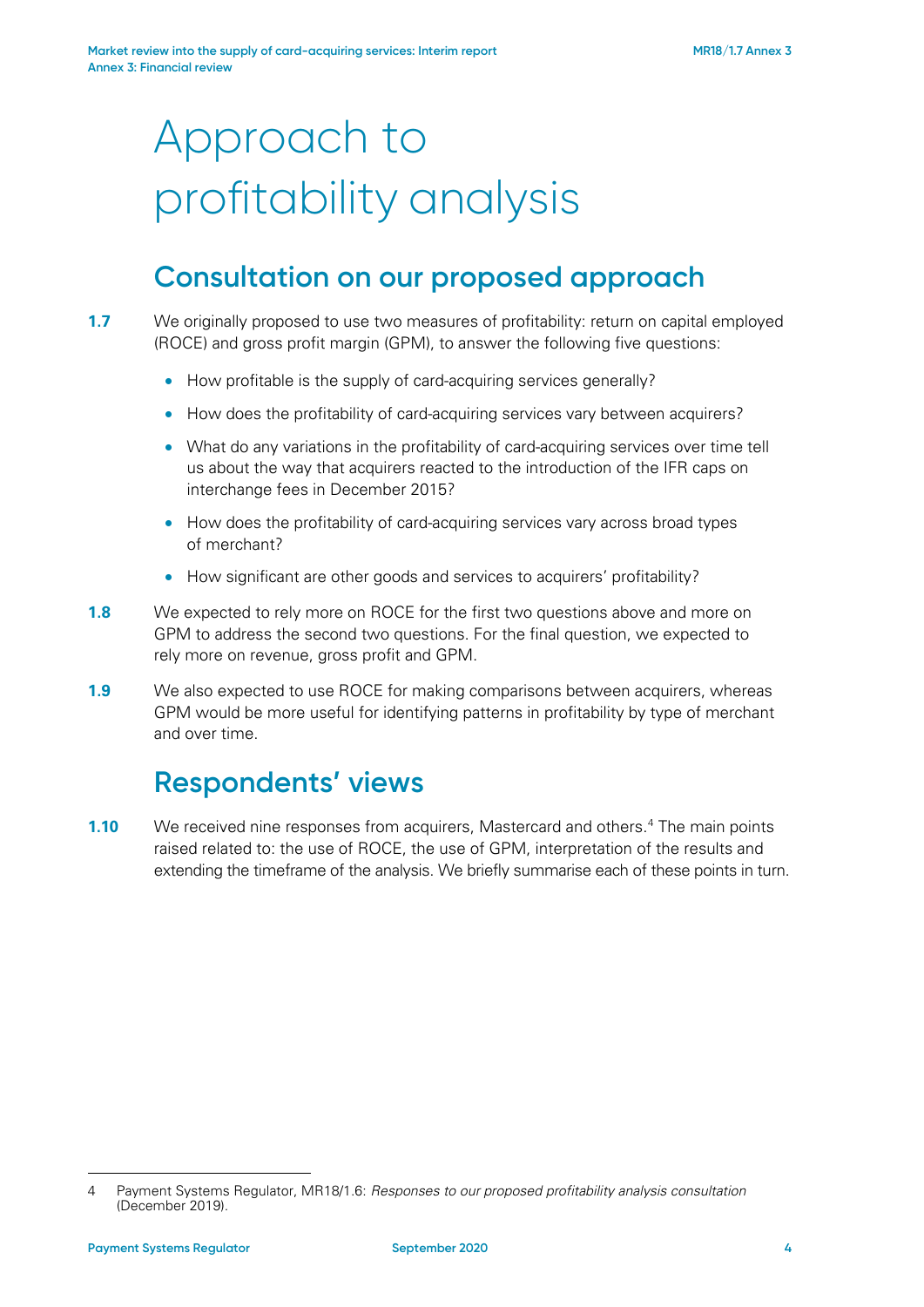### Use of ROCE

- **1.11** Acquirers raised concerns about our proposed use of ROCE as a measure of profitability. These included:
	- **The calculation of ROCE would be very complex and require a lot of resources to undertake.** The five largest said they did not use ROCE in their normal course of business. Most of them said that its calculation would represent a significant challenge. They provided several reasons for this.

Firstly, it would require an allocation of common costs not currently done in the business. The five largest acquirers are part of groups that operate internationally or with significant non-acquiring activities (such as banking). These groups have large, shared support functions, such as IT platforms and customer service centres, with fixed and common costs that would need to be allocated to the UK business and to card-acquiring services. This would require agreement on the allocation methodology and the collection of any non-financial data needed to calculate the allocations.

Secondly, intangible assets (such as customer bases, brands and know-how) would need to be valued to calculate an appropriate measure of capital employed. These would be difficult to identify and to value appropriately.

Thirdly, calculating robust cost allocations over five years would be challenging, particularly for acquirers that have restructured (including because of mergers) or changed accounting systems or accounting periods during the period under consideration (2014 to 2018).

- **ROCE would be difficult to interpret, and of limited value in understanding the supply of card-acquiring services.** Uncertainty in the valuation of intangible assets and in the adjustments that would need to be made to accounting data to provide economically meaningful information, could lead to a wide range of plausible results for any one acquirer. The results would also not be comparable across acquirers, which have different business models and organisational structures, and this would make it difficult to draw clear conclusions. Acquirers argued that if we did not provide them with detailed guidance, the adjustments they would make would not be consistent. The definitions for earnings before interest and taxation (EBIT) also differ across the acquirers. (EBIT would be used to calculate profit for the numerator of the calculation).
- **1.12** Three acquirers noted that difficulties in the calculation of a robust ROCE have led the CMA to decide not to use it as a profitability measure in two recent market investigations and one market study. These were in sectors where similar issues arose to those summarised above. The sectors concerned were audit services, retail banking and investment consultants.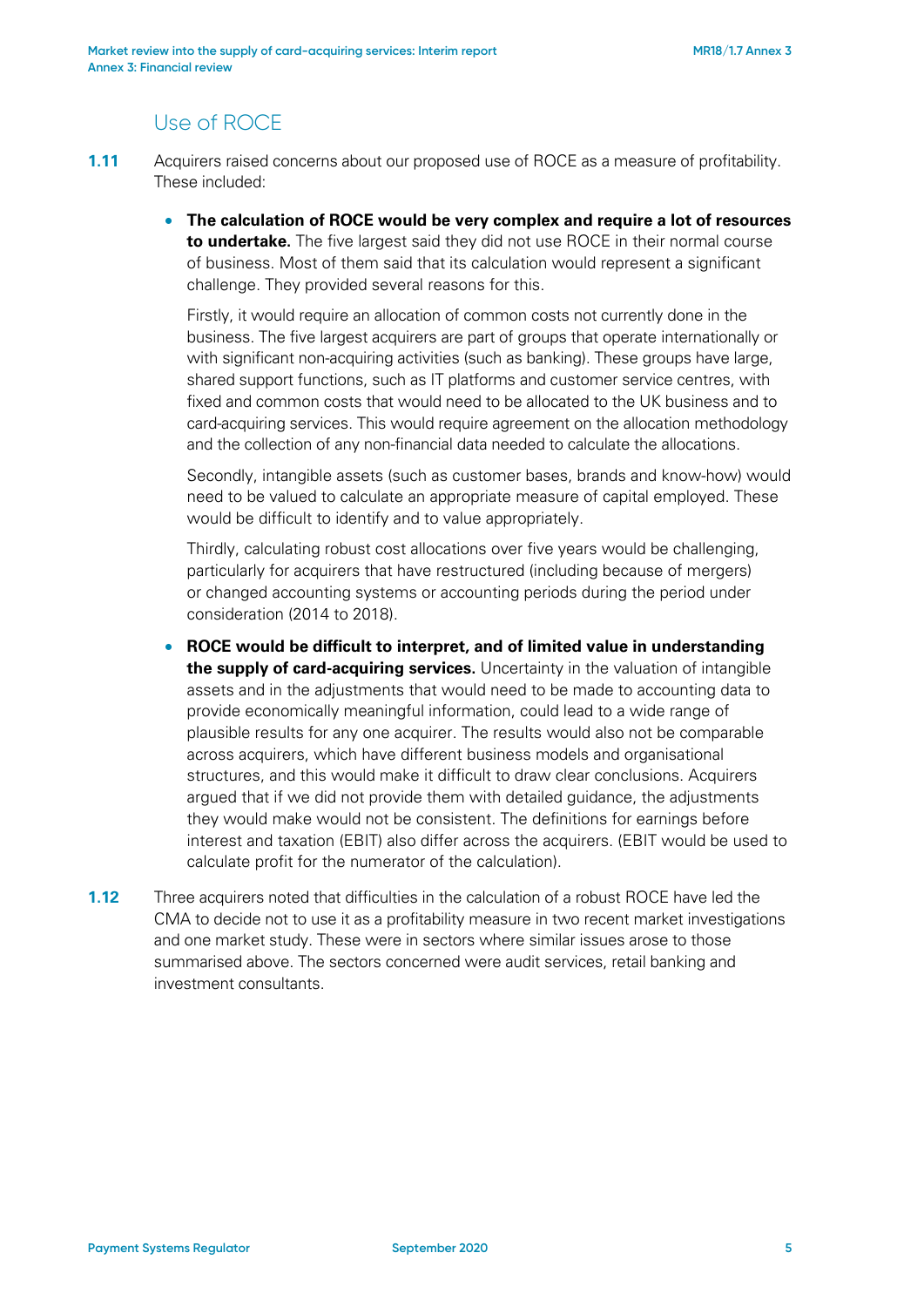#### Use of GPM

- **1.13** Respondents also raised concerns in relation to the use of GPM. Acquirers considered that it would be hard to isolate the impact of the IFR caps on GPM because there were many other factors that could determine the development of GPM over time.<sup>[5](#page-5-0)</sup> Therefore, it could be problematic to establish a causal link between changes in GPM and changes in interchange fees as a result of the IFR caps.
- **1.14** Respondents commented on several other factors that could limit the value of our GPM analysis:
	- Scheme fee attribution to UK merchants may vary greatly between acquirers. Acquirers may attribute some of the fees to merchants but expense other fees as an overhead (and therefore not include them in GPM). A high degree of attribution may lead to a lower GPM and vice versa.  $[\&]$
	- GPM is likely to overstate profitability of card-acquiring services and other products because it does not take account of fixed and common costs, nor upfront investments (for example in IT platforms).
	- Indirect costs may vary significantly between different merchant groups and this would not be reflected in a GPM analysis, if used to make comparisons of profitability between merchants.

#### Interpreting our results

- **1.15** Two respondents commented that profitability analysis must be viewed alongside other evidence, such as existing competition, potential competition, buyer power and changing market conditions.
- **1.16** Another respondent pointed out that a finding of high profitability does not conclusively demonstrate weak competition and that conversely, 'normal' returns do not necessarily mean that competition is working effectively.

#### Extending the time frame for our analysis

**1.17** Two respondents said that interchange fees had already started reducing before the IFR caps came into force on 9 December 2015. They therefore argued that we should also consider years earlier than 2014 to understand the impact of changes in interchange fees.

<span id="page-5-0"></span><sup>5</sup> Factors cited included changes in costs, changes in the volume and value of transactions acquired, investments, changes in market conditions and structural changes (for example, mergers)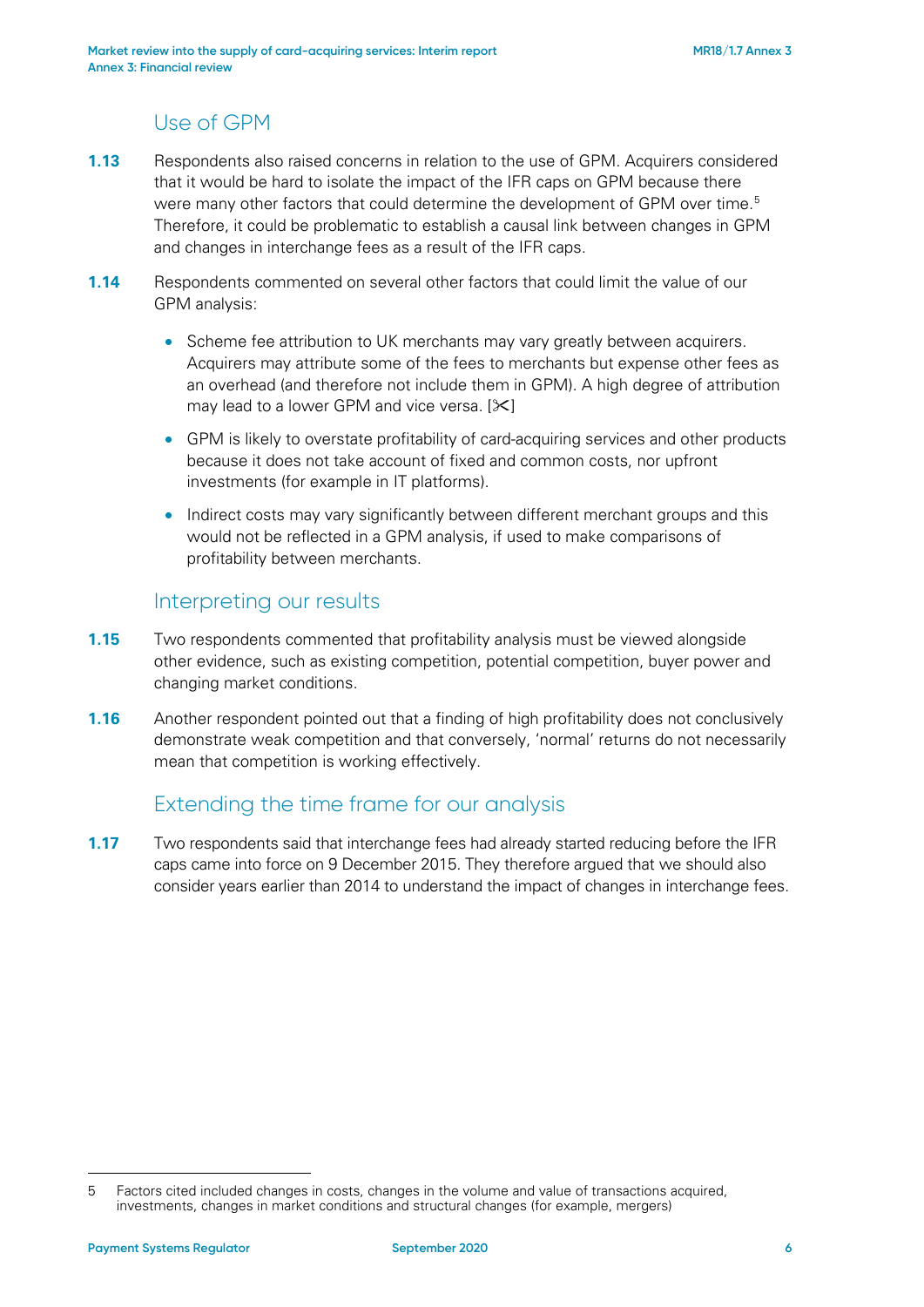### **Our response**

- **1.18** Having considered the responses, and given the resources available and the overall market review timetable, we decided to proceed with the GPM analysis and not to proceed with ROCE. We considered that:
	- GPM was likely to provide relevant insights for our overall assessment, particularly on how profits changed around the introduction of the IFR caps, how profits varied by merchant type, and how significant products other than card-acquiring services were for acquirers. We acknowledge the challenges in establishing causal links between changes in GPM and changes in the levels of interchange fees and scheme fees. There are many other factors that could influence the level of GPM, such as changes in costs (other than interchange fees and scheme fees) and other operating conditions. These factors may lead to prices and volumes changing and GPM varying as a result. Nevertheless, we believed that the results of the GPM analysis, taken in combination with the other evidence and analysis undertaken as part of this review, could provide insight and would be likely to help us reach our provisional findings. (Note that upon the receipt of limited cost information from acquirers, we subsequently adjusted our approach to being a financial review of MSC and its components. We discuss this further below in paragraphs [1.28](#page-7-0) to [1.36\)](#page-8-0).
	- ROCE would incur significant costs to calculate in a consistent and robust way. Substantial adjustments to accounting data would be required. In particular, the valuation of intangible assets would require a large degree of judgement, which could lead to a range of possible values for an acquirer, as well as inconsistency between acquirers. Cost allocation methodologies would need to be developed and applied to each of the acquirers' cost bases, involving the use of non-financial data and assumptions (for example the allocation of corporate overheads). Even if the task of calculating a ROCE were carried out and the costs incurred, there was likely to be a wide range in outcomes, from a range of plausible assumptions and methodologies, which would involve significant judgement to be exercised for any firm conclusions to be drawn or robust comparisons between providers to be made.
- **1.19** In September 2019, we published an update on our proposed approach, explaining that we would focus on the GPM analysis. $6$  This meant that we narrowed the set of five questions that the profitability analysis aimed to answer (see paragraph [1.7\)](#page-3-1). In particular, we decided not to consider the first two questions. The GPM analysis would be used to address the remaining three questions relating to the impact of the IFR caps on profitability, variability in profitability between merchant types, and the significance of products other than card-acquiring services to acquirers' profitability.
- **1.20** Our decision to use only GPM also meant that we would shift our focus away from making comparisons between acquirers.
- **1.21** On the interpretation of the results of our profitability analysis, we agreed with respondents that our results should be considered alongside other evidence collected as part of the market review.
- **1.22** We decided not to extend the period of our analysis (five years from 2014 to 2018) to include data before 2014, on the basis that having almost two years' worth of data prior to the IFR caps coming into force would be sufficient to assess their impact.

<span id="page-6-0"></span><sup>6</sup> Payment Systems Regulator, *PSR update on its approach to the profitability analysis for its market review into card-acquiring services* (September 2019).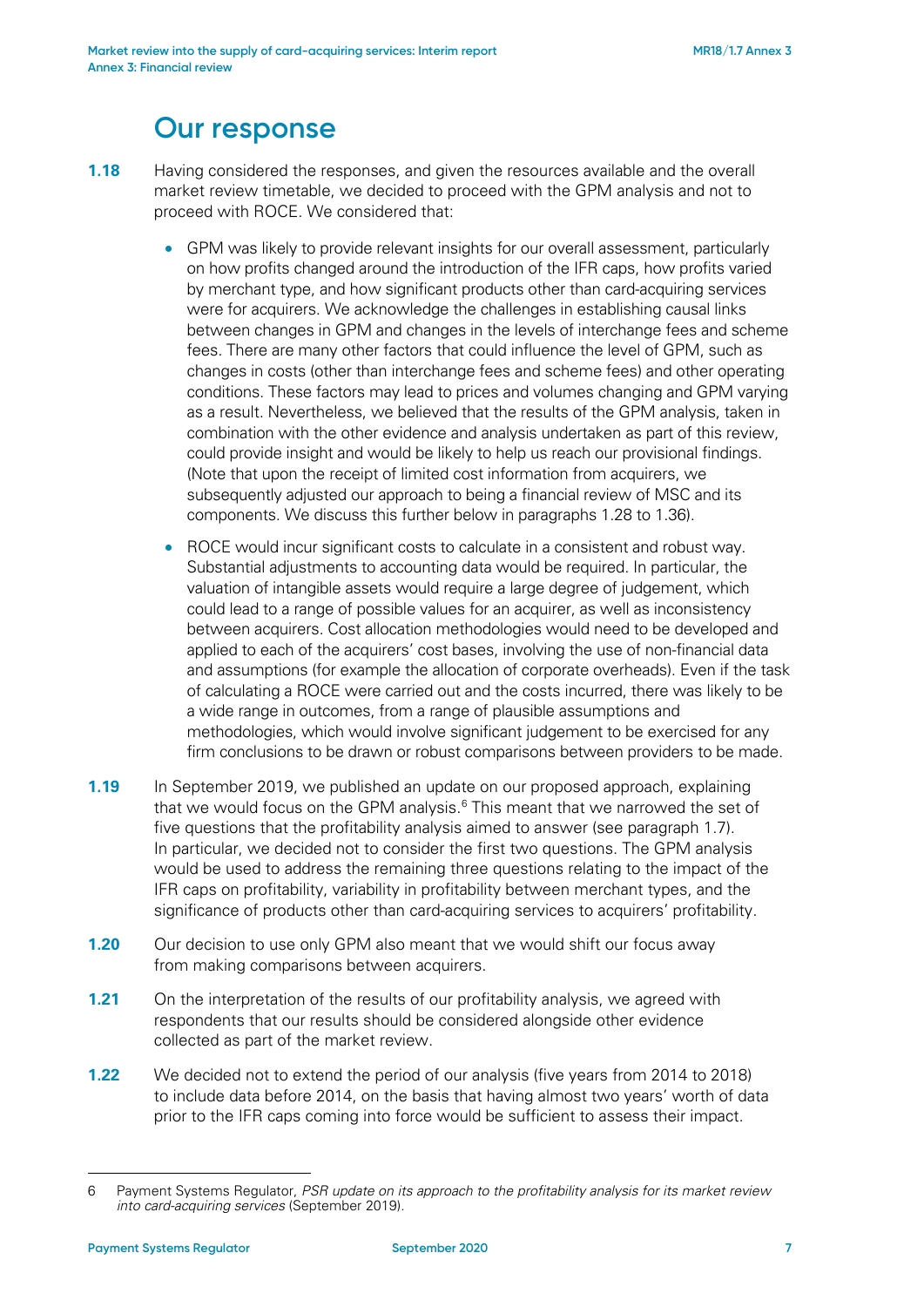# Information requested and information received

### **Information requested**

- **1.23** From each of the five largest acquirers, we requested annual revenues, costs and data on the volume – that is, number – and value of transactions acquired and the number of merchants served. These were analysed across three product types: card-acquiring services, card acceptance products and value-added services. For card-acquiring services, we requested a further breakdown of revenue by: MSC, interchange fees, scheme fees<sup>7</sup> and acquirer net revenue.
- **1.24** We also requested further 'segmental' breakdowns of acquirer net revenue data by merchant size and by pricing option.<sup>[8](#page-7-2)</sup>
- **1.25** For the cost information, we only required acquirers to provide it, if they were already reporting it according to our scope and at the level of granularity that we required.
- **1.26** We also required acquirers to reconcile their information to their management accounts and in turn, their audited annual reports.
- **1.27** We did not require the production of new cost information, because we considered that agreeing, specifying and applying new cost attributions would involve an amount of time, cost and effort that would be disproportionate to the additional benefit to the analysis that might result.

## **Information received**

- <span id="page-7-0"></span>**1.28** The five largest acquirers provided us with the revenue information as required and the data we requested on the volume and value of transactions they acquired and the number of merchants served. However, they had difficulty providing cost information to us according to our required scope and level of granularity.
- <span id="page-7-3"></span>**1.29** Since acquirers reported costs at a more aggregated level and we had not required acquirers to carry out additional cost attributions, acquirers did not provide the cost information that we required (although some were able to provide some elements of it). In their responses, acquirers explained why they had difficulty attributing costs:
	- **Geography**. Acquirers had difficulty identifying costs relating to UK activities and, in particular, to our definition of UK merchant (which also included the non-UK outlets of such merchants).

<span id="page-7-1"></span><sup>7</sup> Any scheme fees giving rise to fees for an acquirer's merchants were to be included (not just Mastercard and Visa scheme fees).

<span id="page-7-2"></span><sup>8</sup> In the information request, we referred to 'tariff type'.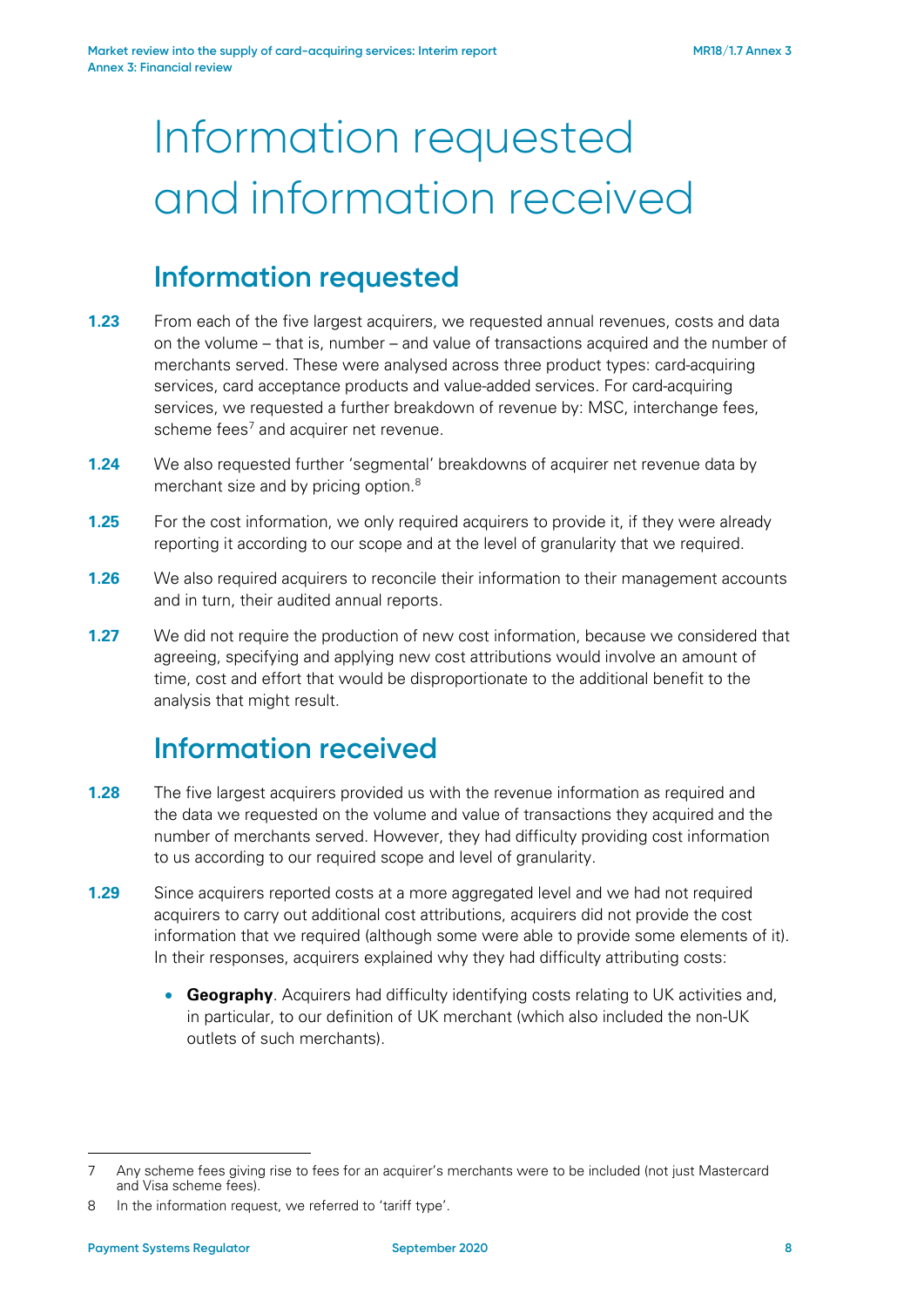- **Product**. Acquirers found it difficult to separate the costs of card-acquiring services from other products. In some cases, acquirers had difficulty separating the costs of the acquiring business as a whole, from the costs of the other businesses within their corporate groups.
- **Large central overheads.** A large proportion of costs were incurred at group level (such as IT platforms and customer service centres) and were not allocated to individual services or customers.
- **1.30** Regarding geography and conforming to our scope of UK merchants, we considered using the UK businesses or the European businesses of the acquirers, as proxies for UK merchants. However, this would have introduced some inaccuracies, as well as requiring a further round of data collection, which we did not consider proportionate given our timetable.
- **1.31** Regarding identifying product level costs and attributing central overheads, we considered using transfer charges or information contained within statutory accounts.
- **1.32** Transfer charges could not be used to derive costs because they typically were raised at a company or management reporting level and not at a product level.
- **1.33** Statutory accounts did not provide a suitable alternative source of cost information either. In most cases, the activities of the legal entity did not closely match our scope. For some acquirers ( $[\&$ ) the legal entity serving UK merchants provided support to other parts of their group, in other countries. This meant that their UK statutory accounts contained a mix of costs related to both UK and non-UK activity. Also, for some acquirers ( $[\mathcal{K}]^9$  $[\mathcal{K}]^9$  the statutory reporting entity was at a group level, rather than at the level of the acquiring business.  $[35]$
- **1.34** Because of the limited cost information that acquirers provided, it was not possible to undertake a GPM analysis that would have been meaningful.
- **1.35** Since a traditional profitability analysis was not possible, given the high costs involved in collecting suitable cost information compared to the likely benefits, we decided to carry out a financial review of acquirer net revenue. Trends in acquirer net revenue could inform our understanding of how the IFR caps affected the evolution of the relationship between interchange fees and MSC, over time. For the remainder of this annex, we therefore discuss our preliminary findings on acquirer net revenue.
- <span id="page-8-0"></span>**1.36** Finally, we note that some acquirers reported significant differences in the reconciliations of their results to their management accounts and to their annual reports. In some cases, we were not satisfied with the explanations provided. However, we were unable to pursue these explanations further, given the timetable of our market review.

<span id="page-8-1"></span><sup>-</sup> $9$  [ $\times$ ]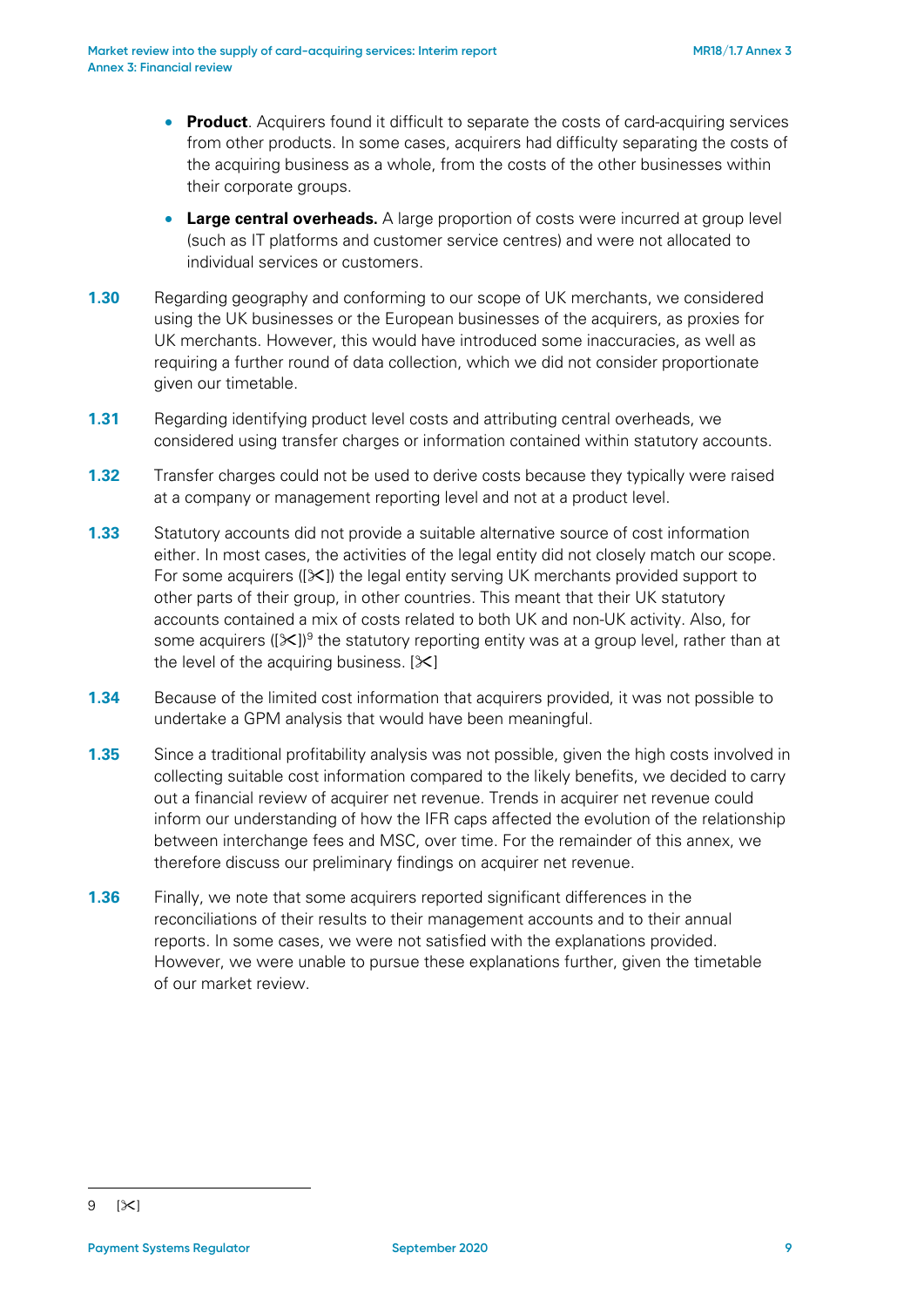# Analysis and results

## **Introduction**

- **1.37** As explained above, following consultation, the revised purpose of our analysis was to address the following four questions and we consider each of these in turn below:
	- What do any variations in acquirer net revenue over time tell us about the way that acquirers reacted to the introduction of the IFR caps in December 2015?
	- How does acquirer net revenue vary across broad types of merchants?
	- How significant are other goods and services to acquirers' revenues?
	- Does the cost information provided indicate that acquirers were making investments to enhance quality of service?
- **1.38** For the reasons set out above, based on the information that we received, we re-focused our analysis onto a financial review of acquirer net revenues, rather than considering profitability and GPM.
- **1.39** Since we are considering acquirer net revenue, which is before the deduction of costs (other than interchange fees and scheme fees), we are unable to conclude on profitability. However, we can look at the trends over time of acquirer net revenue, the variability of acquirer net revenue by merchant type and the contribution that card acceptance products and value-added services make to overall acquirer revenues. The first two of these, in particular, may give some insight to acquirers' pricing behaviours.
- **1.40** Our analysis totals the data across all of the five largest acquirers, in each year<sup>10</sup>, and divides by the card turnover of these acquirers in each year. The result, as well as being an aggregate of all the five largest acquirers, is effectively a weighted average, weighted by annual card turnover.
- **1.41** As shown in [Figure 1](#page-10-0) below, the large proportion of transactions accepted by large merchants (both by transaction value and number of transactions), means that the overall results of our financial review are driven primarily by the results for large merchants with annual card turnover above £10 million. The results for small and medium-sized merchants may be different but may be obscured at the aggregate level of our analysis. However, acquirers have also provided some segmentation of their results by merchant size, giving us the potential to see results for small and mediumsized merchants more clearly. We discuss this in paragrap[h 1.52.](#page-14-0)

<span id="page-9-0"></span><sup>10</sup> Four of the acquirers had financial reporting periods that coincided with the calendar year. However, Global Payments did not, reporting to 31 May 2014, 2015 and 2016 and thereafter to 31 December 2017 and 2018 (with a seven-month bridging period between 31 May 2016 and 31 December 2016). In our analysis, for the calendar years 2014 to 2016, we took the results of the financial year ended 31 May, whereas for 2017 and 2018 the reporting and calendar years coincided. We compared this approximation to a pro-rated approach and the choice did not materially affect the aggregated results for the five largest acquirers.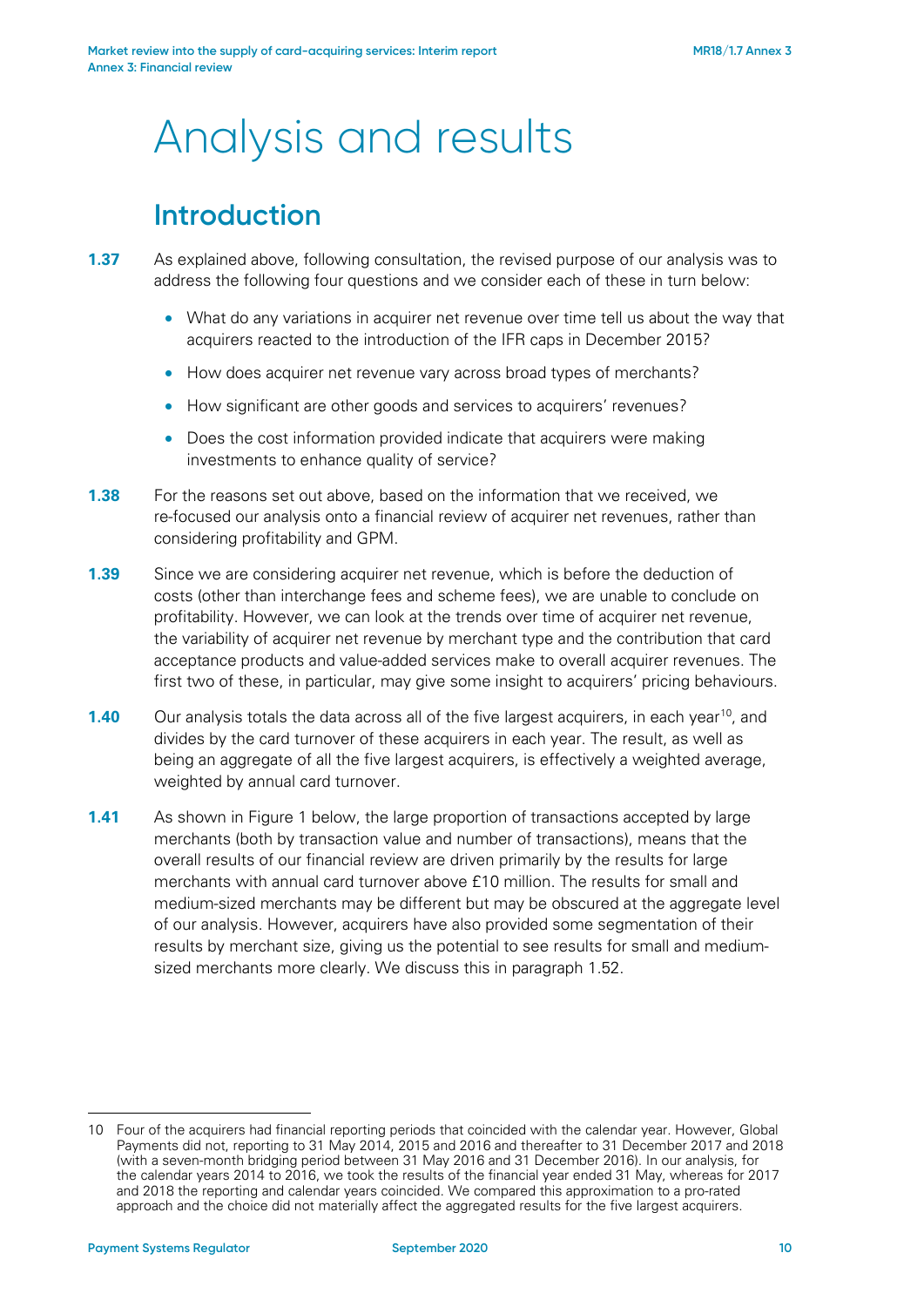

<span id="page-10-0"></span>**Figure 1: Distribution of merchant size: average across four acquirers and between 2014 and 2018**

Source: PSR analysis of data provided by four acquirers. The remaining acquirer used different size categories but showed a similar pattern.

- **1.42** [Figure 1](#page-10-0) shows that, overall, for the five largest acquirers, large merchants account for approximately 80% of card transactions by both value and number of transactions. However, those merchants only represent 1% of the total number of UK merchants served by the five largest acquirers.
- **1.43** This pattern is also broadly consistent with the distribution of the business population of the UK economy.[11](#page-10-1)

### **Variation in acquirer net revenue over time**

- **1.44** Our analysis examines the variation, over time, of the elements that comprise the MSC – being interchange fees, scheme fees and acquirer net revenue.
- **1.45** [Figure 2](#page-11-0) below shows interchange fees, scheme fees<sup>12</sup>, and acquirer net revenues. Results are expressed as a percentage of card turnover, being a weighted average of the five largest acquirers, over the period 2014 to 2018. We look at changes mainly over two periods, both of two years' duration: 2014 to 2016 and 2016 to 2018. As explained above, the data that we collected was annual data, generating an average for each calendar year. [13](#page-10-3) [Table 1](#page-11-1) shows the data that Figure 2 is based upon. [Table 2](#page-11-2) shows the percentage changes in the MSC and its components over time. [Table 3](#page-12-0) shows the shares of the different components of the MSC over time.

<span id="page-10-1"></span><sup>11</sup> Department for Business, Energy & Industrial Strategy, *Business population estimates for the UK and regions 2018: detailed tables* (October 2018).

<span id="page-10-2"></span><sup>12</sup> Figure 2 shows scheme fees for all four-party card payment systems. The vast majority of these are Mastercard and Visa fees.

<span id="page-10-3"></span><sup>13</sup> When looking at time intervals between the years, the annual data can be thought of as being mid-year. Therefore, for example, the period between the 2014 and 2016 data is two years, running from mid-2014 to mid-2016.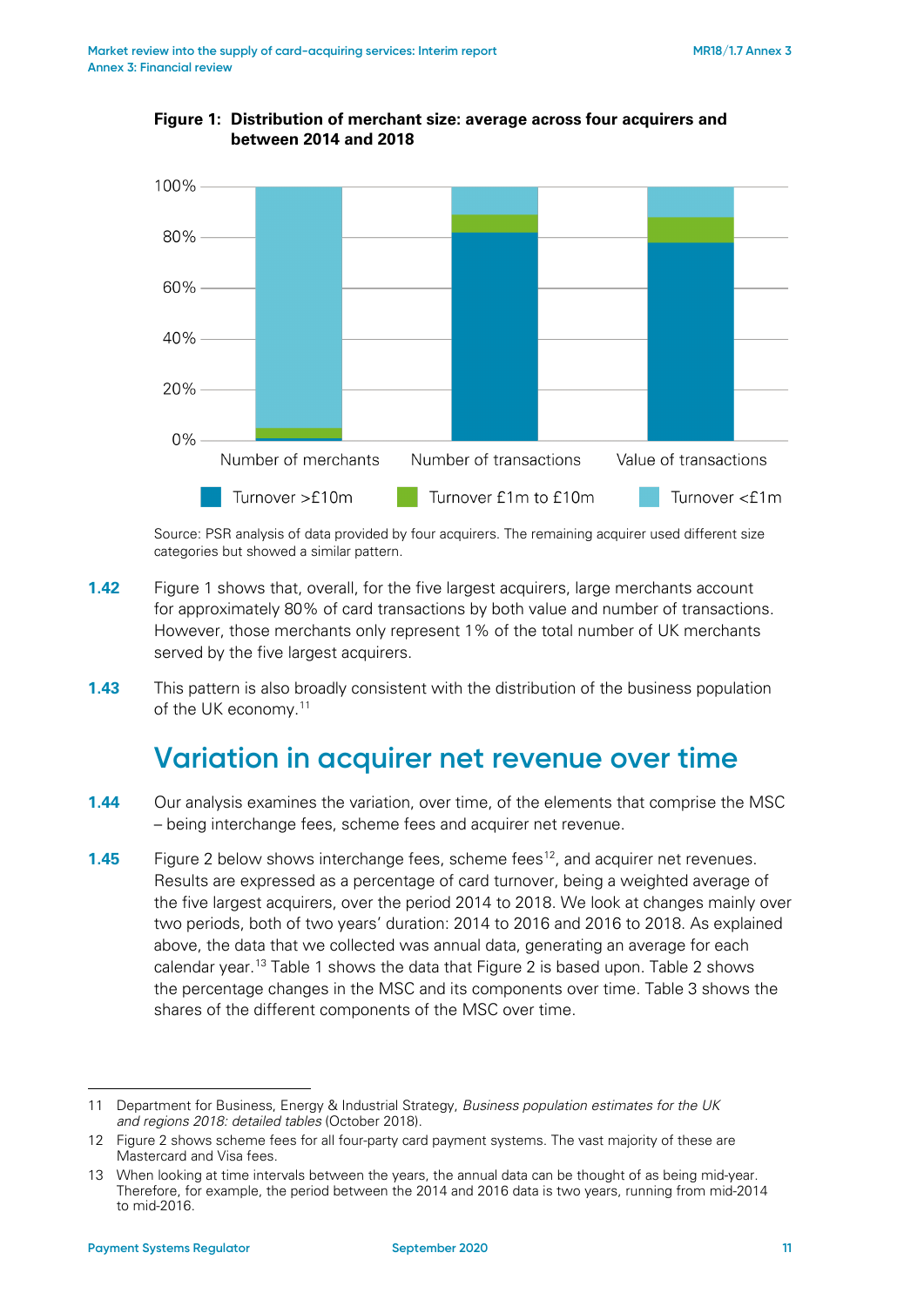<span id="page-11-0"></span>



Source: PSR analysis of data provided by the five largest acquirers. Weighted average of the five largest acquirers (weighted by card turnover) expressed as a percentage of card turnover from 2014 to 2018.

|                                | <b>Proportion of card turnover (%)</b> |            |            |            |      |
|--------------------------------|----------------------------------------|------------|------------|------------|------|
|                                | 2014                                   | 2015       | 2016       | 2017       | 2018 |
| <b>Interchange fees</b>        | [≻]                                    | $[\infty]$ | $[\times]$ | $[\times]$ | [≻]  |
| <b>Scheme fees</b>             | [≻]                                    | $ \geq$    | $ \times $ | $[\times]$ | [≻]  |
| <b>Acquirer net</b><br>revenue | $[\times]$                             | $[\times]$ | $[\times]$ | $[\times]$ | [≻]  |
| <b>MSC</b>                     | [≻]                                    | $[\times]$ | [X]        | $[\times]$ | [≻   |

#### <span id="page-11-1"></span>**Table 1: Weighted average MSC and its components: amounts**

<span id="page-11-2"></span>Source: PSR analysis of data provided by the five largest acquirers. All results are displayed to three decimal places although calculated using more decimals. Owing to rounding, calculations based on the numbers displayed may vary slightly from the results shown.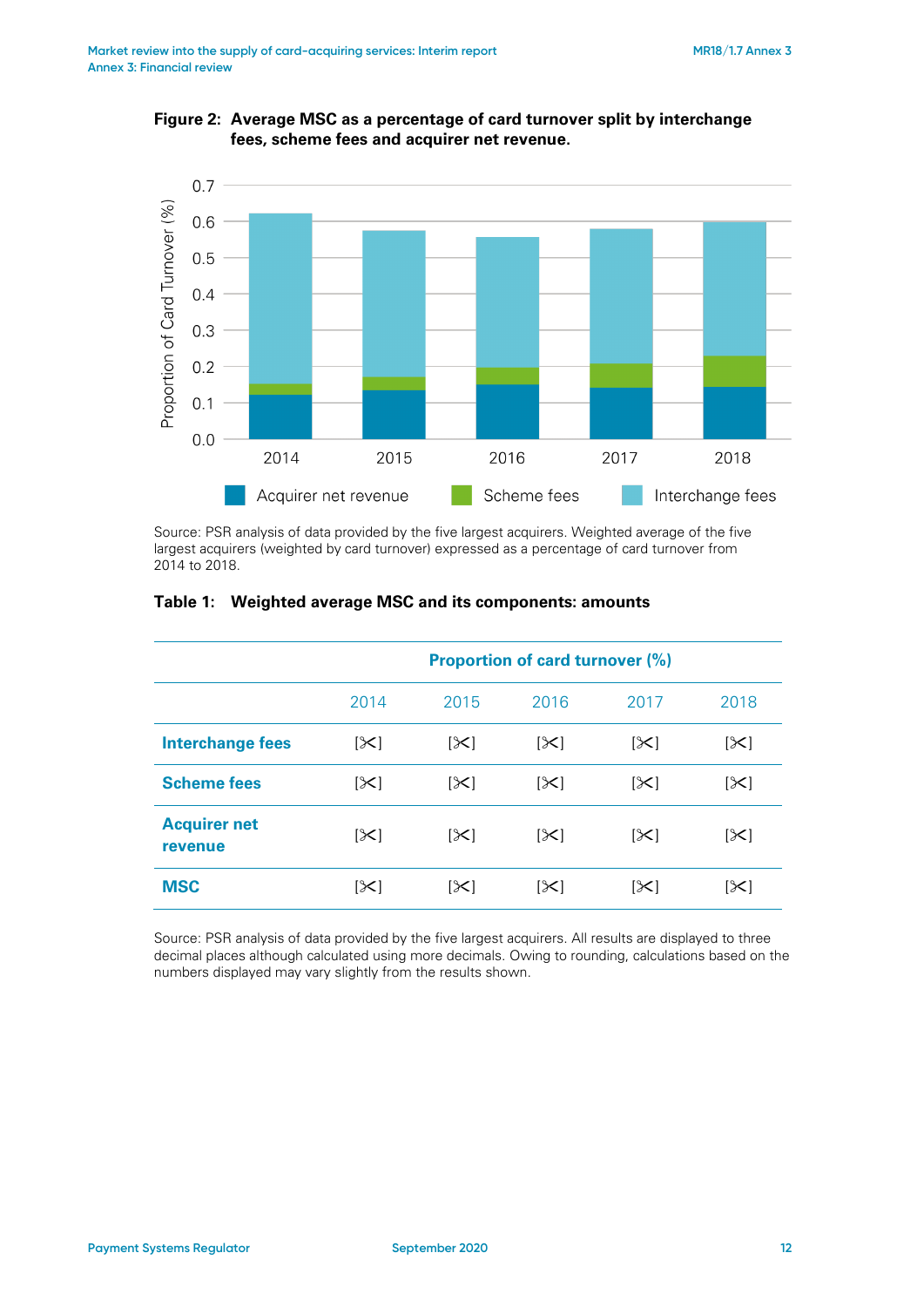|                                | <b>Change between years</b> |                         |                   |                         |                  |                         |
|--------------------------------|-----------------------------|-------------------------|-------------------|-------------------------|------------------|-------------------------|
|                                | △ 2014-18                   | $%$ $\triangle$ 2014-18 | $\Lambda$ 2014-16 | $%$ $\triangle$ 2014-16 | $\Delta$ 2016-18 | $%$ $\triangle$ 2016-18 |
| <b>Interchange</b><br>fees     | $[\times]$                  | $[\times]$              | $[\times]$        | $[\times]$              | [≻]              | $[\times]$              |
| <b>Scheme fees</b>             | $ \mathcal{X} $             | [≻]                     | $[\times]$        | $[\times]$              | $ \mathcal{X} $  | $[\times]$              |
| <b>Acquirer net</b><br>revenue | $[\times]$                  | $[\times]$              | $[\times]$        | $[\times]$              | $[\times]$       | $[\times]$              |
| <b>MSC</b>                     | [≻]                         | $[\times]$              | $[\times]$        | $[\times]$              | $[\times]$       | $[\times]$              |

#### **Table 2: Weighted average MSC and its components: changes**

Source: PSR analysis of data provided by the five largest acquirers. All results are displayed to three decimal places although calculated using more decimals. Owing to rounding, calculations based on the numbers displayed may vary slightly from the results shown.

|                                | <b>Share of MSC (%)</b> |                |            |            |            |
|--------------------------------|-------------------------|----------------|------------|------------|------------|
|                                | 2014                    | 2015           | 2016       | 2017       | 2018       |
| <b>Interchange</b><br>fees     | [≻]                     | $[\times]$     | $[\times]$ | $[\times]$ | [ $\ge$ ]  |
| <b>Scheme fees</b>             | $[\times]$              | $[\times]$     | $[\times]$ | $[\times]$ | $[\times]$ |
| <b>Acquirer net</b><br>revenue | $[\times]$              | $[\mathsf{X}]$ | $[\times]$ | $[\times]$ | $[\times]$ |
| <b>MSC</b>                     | [≻]                     | $[\times]$     | [≻]        | [≻]        | [≻]        |

#### <span id="page-12-0"></span>**Table 3: Weighted average MSC and its components: shares**

Source: PSR analysis of data provided by the five largest acquirers. All results are displayed to three decimal places although calculated using more decimals. Owing to rounding, calculations based on the numbers displayed may vary slightly from the results shown.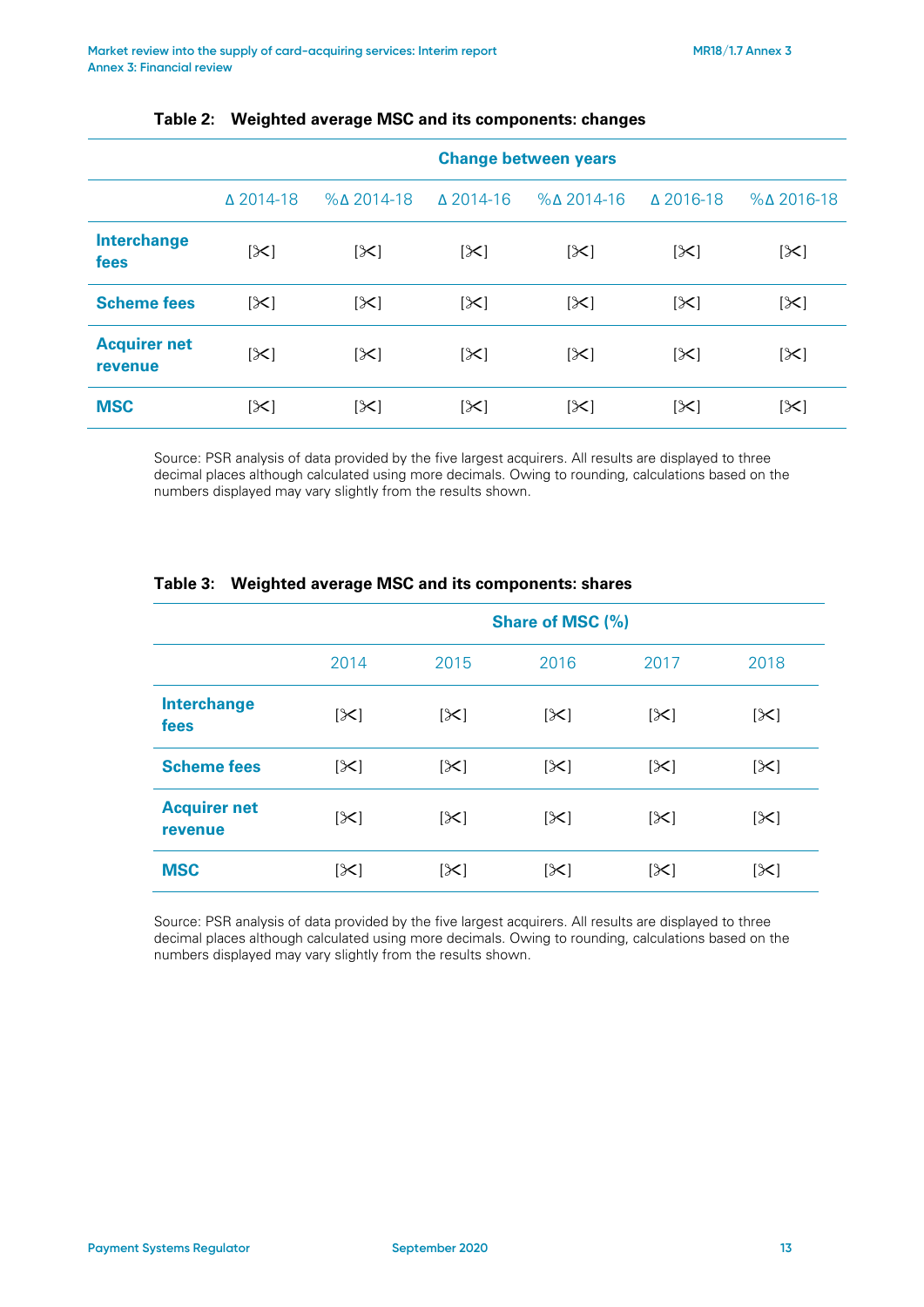#### **1.46** Figure 2 shows that<sup>14</sup>:

- **Average interchange fees** fell significantly between 2014 and 2016 by  $[\times]$ % and then remained approximately constant.<sup>[15](#page-13-1)</sup> Approximately half of this reduction happened between 2014 and 2015 and the remaining half between 2015 and 2016.
- **Average scheme fees** more than doubled over the period from 2014 to 2018 (rising by  $[\mathcal{K}]$ %), with most of this increase occurring between 2016 and 2018, after the introduction of the IFR caps. Scheme fees made up a significantly smaller proportion of the MSC than interchange fees, over the period between 2014 and 2018. However, during that period, the share of the MSC relating to scheme fees rose, whereas the share relating to interchange fees reduced. This means that while the effect of scheme fee increases on the MSC is likely to be less significant than changes in interchange fees, it isn't negligible.
- **Average MSC** fell by  $[\infty]$ % as interchange fees fell between 2014 and 2016. However, the decrease in the average MSC is less than the decrease we observe in interchange fees, resulting in a higher acquirer net revenue. After 2016, the MSC increases by  $[\mathcal{K}]$ %, mainly driven by a rise in scheme fees.
- **Average acquirer net revenue** rose between 2014 and 2016 by [ $\angle$ ]%, then flattened off. This shows that acquirers increased their net revenue at the same time as interchange fees fell.
- **1.47** We observe that average interchange fees fell  $[\times]$  between 2014 and 2015 prior to the introduction of the IFR caps. This is due to changes Mastercard and Visa made to their interchange fee rates over the course of 2015, including those made by Visa as part of the Cross-Border Domestic Interchange Programme (CBDIP) that took effect on 1 January 2015.[16](#page-13-2) Visa introduced the CBDIP following commitments and undertakings given in the context of competition law investigations carried out by the European Commission. The CBDIP enabled cross-border acquirers to elect between either the domestic debit or credit interchange fee rate applicable to a transaction or an interchange fee rate of 0.2% or 0.3% – for debit and credit cards respectively – provided certain conditions were met. The CBDIP meant that acquirers were able to lower the interchange fees they paid for certain transactions in countries that had higher domestic debit or credit interchange fee rates. In practice, the applicable conditions meant that the CBDIP was most likely to apply to transactions involving large merchants, for example because only transactions involving merchants with IC++ pricing could qualify.
- **1.48** We further observe that interchange fees fell from  $[\mathbb{X}]$  to  $[\mathbb{X}]$  between 2015 and 2016, following the IFR caps coming into force in December 2015.

<u>.</u>

<span id="page-13-0"></span><sup>14</sup> Two acquirers ([ $\angle$ ]) reported significant activity at their non-UK outlets and these are included in our analysis. Exclusion of these non-UK outlets from the analysis generated results showing the same trends but they were more marked.

The results presented are a weighted average of the five largest acquirers. Two acquirers  $(\le)$  had individual results that showed a significantly different pattern from the average. In both cases, their size and contribution to the total across the five largest acquirers, was not sufficient to significantly distort the average trend presented.  $[\times]$ 

<span id="page-13-1"></span><sup>15</sup> We observe average IFs remaining above the level of the caps because the data includes transactions involving commercial cards and cards where the issuer was located outside the EEA, which were not capped by the IFR.

<span id="page-13-2"></span><sup>16</sup> Other relevant changes Mastercard and Visa made to their interchange fee rates during 2015 are described in Annex 2.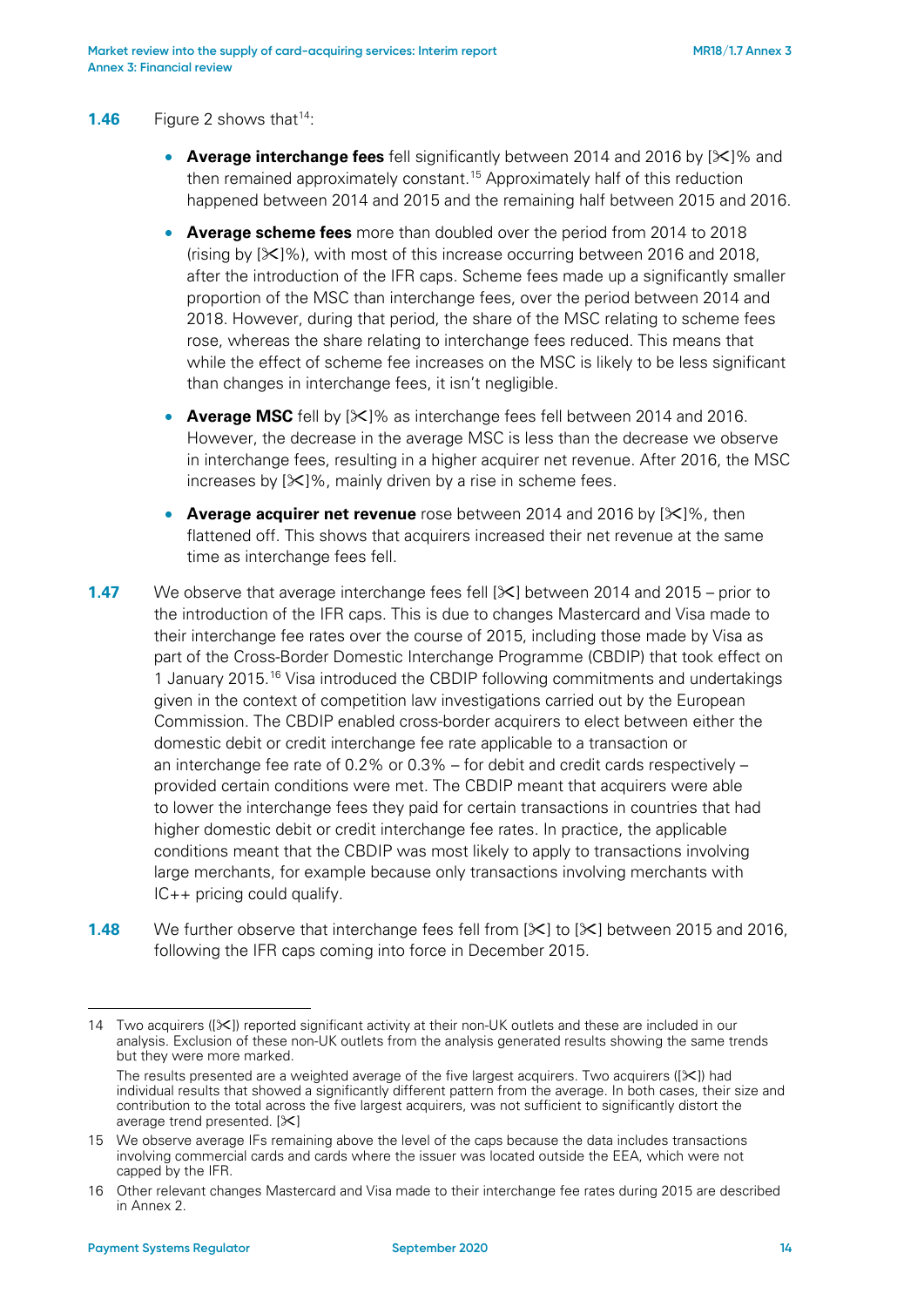- **1.49** Over the two-year period between 2014 and 2016, interchange fees have fallen significantly. We observe this both in our financial review and in our pass-through analysis (see Figure 2 in Annex 2).
- **1.50** However, the pattern of reductions during the two-year period differs between the two analyses. As explained above, our financial review shows two significant reductions of similar size, with the larger one being between 2014 and 2015. By contrast, the pass-through analysis shows most of the reduction happening towards the end of the two-year period, when the IFR caps came into force. The reason for this difference is that the two analyses take different approaches and use different data sets. Importantly, for our pass-through analysis, the approach to sampling was designed to result in a random sample in which each merchant has an equal probability of being entered into the sample so that the statistics illustrate the experience of typical merchants. In contrast, our financial review is dominated by large merchants and represents the total results of the five largest acquirers. Therefore, the effect of the CBDIP in reducing interchange fees for large merchants is visible between 2014 and 2015 in the financial review but not in the pass-through analysis.
- **1.51** We note that there could have been other factors that may have led MSC and acquirer net revenue to vary over the five years, including: changes to operating costs, changes in the volume and value of transactions acquired, changes in services and changes in the business environment.

## **Variation in MSC by type of merchant**

#### MSC by merchant annual card turnover

<span id="page-14-0"></span>**1.52** When we analysed the trends in MSC over time, for merchants of different sizes, we found that there was no consistent pattern among acquirers. We were unable to examine this further since the financial data that we gathered was at a high-level. However, we collected granular data to inform the pass-through analysis and we used this to analyse how MSC changed over time for merchants of different sizes. We therefore do not present data or analysis of MSC by merchant turnover as part of our financial review.

#### MSC by pricing option

- **1.53** The financial data that acquirers provided for MSC by pricing option had limitations. One acquirer –  $[\times]$  – provided no data. The other acquirers had difficulty classifying their merchants according to the pricing options that we had provided. They reported up to half of their results under the 'Other' pricing option (that is, pricing options not conforming to any of the categories we provided).
- **1.54** We did not follow this up with acquirers, since we had the alternative of exploring how MSC varies by pricing option using the data we collected to inform the pass-through analysis[.17](#page-14-1) We therefore did not analyse the pricing option data further under our financial review.

<span id="page-14-1"></span><sup>17</sup> Similar issues with pricing option data arose in the pass-through analysis. However, we were able to resolve these after further discussion with acquirers. See Annex 2, Data Issues section, the table titled 'Consistency of acquirers' allocation of merchants to tariff types'.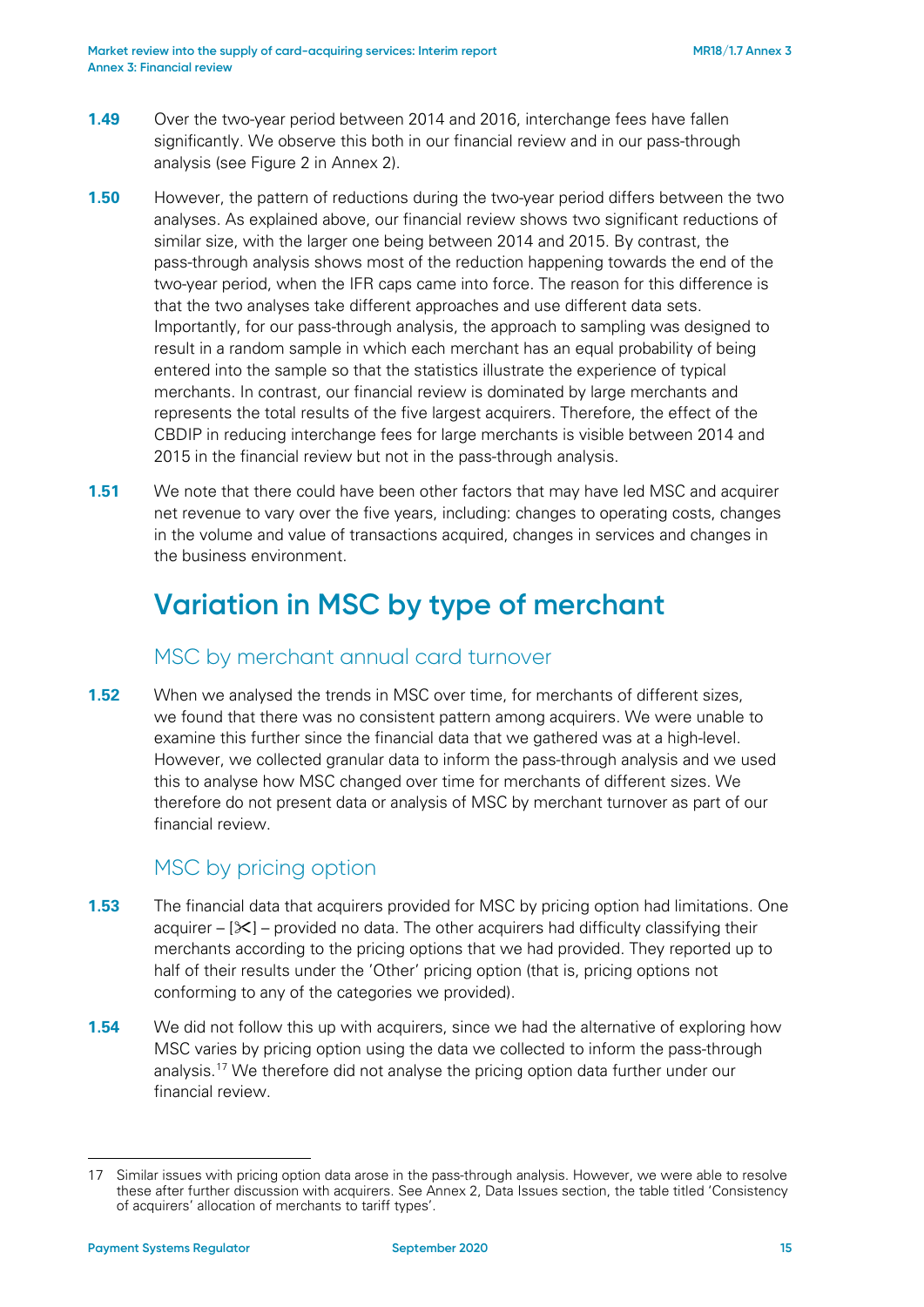## **Significance of other goods and services to acquirers' revenues**

- card acceptance devices
- payment gateways
- value-added services such as dynamic currency conversion (DCC)<sup>[18](#page-15-1)</sup>
- <span id="page-15-0"></span>**1.56** The proportion of merchant revenues earned from card-acquiring services and other services is shown in [Figure 3](#page-15-0) below.



#### **Figure 3: Product share of revenue (after deduction of interchange fees and scheme fees): weighted average of five largest acquirers**

Source: PSR analysis of data provided by the five largest acquirers

- **1.57** [Figure 3](#page-15-0) above shows that acquirer net revenues (after deduction of interchange fees and scheme fees) for card-acquiring services accounted for 62% of revenues. Lease of card acceptance devices and supply of payment gateways together provided 15% of revenues and value-added services provided the remaining 23%. (See also Chapter 3 of the interim report where we use this information to provide context.)
- **1.58** Overall, the product mix of acquirer revenues remained broadly constant between 2014 and 2018 (during a period of overall revenue growth).

**<sup>1.55</sup>** In addition to those services included in the MSC, acquirers sell to merchants a range of other services including:

<span id="page-15-1"></span><sup>18</sup> See Annex 1 for more information on DCC.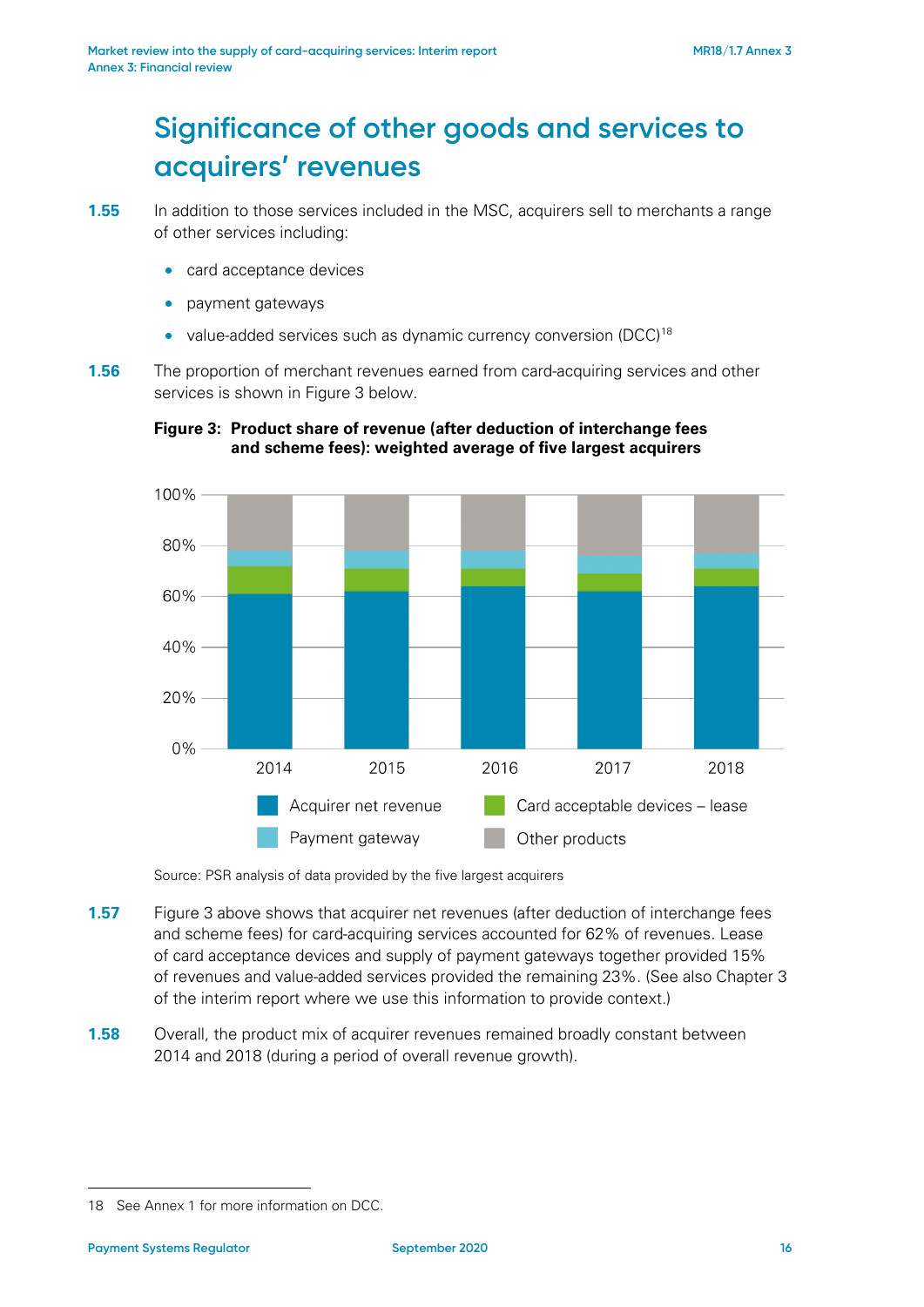- **1.59** As explained in paragraph [1.29,](#page-7-3) acquirers were only able to provide limited cost information, meaning that we were unable to analyse the margins relating to each category of product. Without cost information for different types of products, we were unable to assess their relative contributions to profits. Therefore, we could not conclude whether acquirers' business models (particularly for small and medium-sized merchants) relied upon selling high margin additional products, alongside card-acquiring services at narrower margins.
- **1.60** Although [Figure 3](#page-15-0) above shows the weighted average product share of revenue, across all of the five largest acquirers, the distributions for individual acquirers varied quite significantly. Two acquirers  $-$  [ $\angle$ ] – had significant payment gateway revenue and two acquirers  $-[8]$  – derived significant income from currency conversion (which is included within value-added services above). Another acquirer,  $[\times]$ .
- **1.61** The factors driving this variation between acquirers may include: international activity of their merchants, business model and the activities of the wider group (such as banking).
- **1.62** For the individual acquirers, their distribution of product share of revenue remained largely constant over the five years.

## **Review of cost information**

- **1.63** Some acquirers told us that an alternative explanation for lack of pass-through of the cost savings they made from the IFR caps could be that they were invested in providing a higher quality of service to their customers rather than lower prices. We examined the cost information we received to see if this indicated that acquirers were making investments to enhance quality of service.
- **1.64** We received limited cost information from acquirers. We nevertheless carried out a high-level review of the total cost information provided by two acquirers  $[\mathbb{X}].$ We compared the total costs (both direct and non-attributable) reported by these two acquirers in their responses, for each year, against the volume and value of transactions acquired. (This calculation does not strictly provide a unit cost that relates purely to card-acquiring services, since acquirers offer other products and the costs of providing these could be included in total costs. Nevertheless, it may be a helpful proxy. Since the proportion of revenue derived from other products remains roughly constant over time, the trend over time of total unit costs revealed by our calculation should approximate to the trend in card-acquiring services unit costs). This showed that as the volume and value of transactions acquired had increased over the five-year period, the costs per unit had decreased over the period.
- **1.65** Based on limited evidence, we found that total unit costs decreased over the five-year period between 2014 and 2018. We would have expected to see unit costs increasing, if acquirers were making investments to enhance quality of service and therefore increasing the cost for any given volume all else being equal.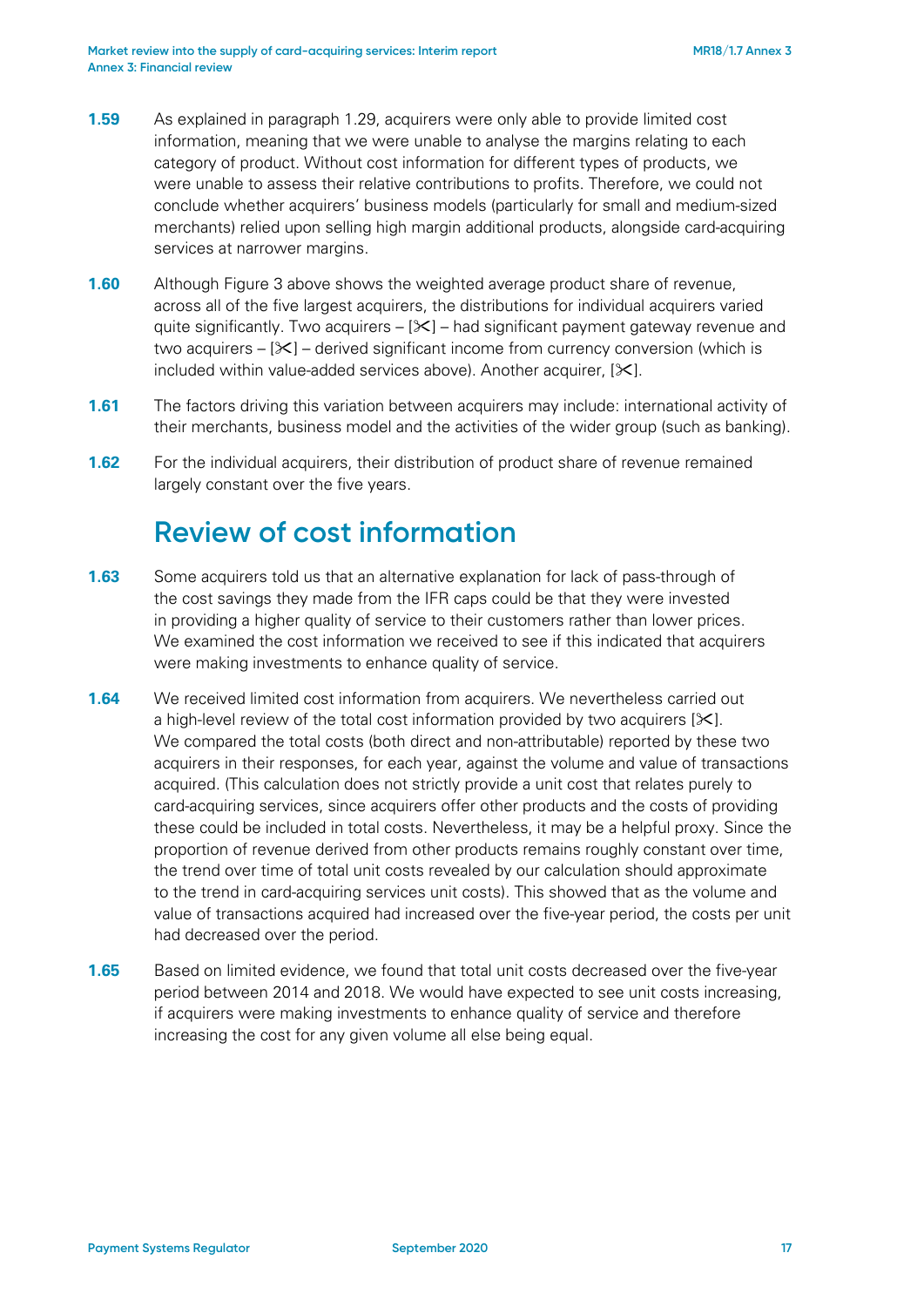# Summary

- **1.66** We carried out a financial review of the evolution over time of the MSC paid by merchants to the five largest acquirers and its components: interchange fees, scheme fees and acquirer net revenue. We did not carry out the more traditional profitability analysis that we had originally intended and consulted upon. This was because of the methodological difficulties in doing so in the circumstances, the limited data that acquirers were able to provide and the limited benefits that might result from a review of this sort.
- **1.67** We analysed financial reporting data for the five largest acquirers between 2014 and 2018. Our data was at an aggregate level and as a result was dominated by figures for large merchants (those with annual card turnover of more than £10 million), who account for around 80% of transactions (by both volume and value) acquired by these acquirers.
- **1.68** Average interchange fees fell significantly between 2014 and 2016 and then remained approximately constant.
- **1.69** Our financial analysis shows that average scheme fees more than doubled over the period 2014 to 2018, with most of this increase occurring between 2016 and 2018, after the introduction of the IFR caps on interchange fees. Over the period 2014 to 2018, scheme fees rose from  $[\frac{1}{10}]$ % to  $[\frac{1}{10}]$ % of card turnover.
- **1.70** Average MSC fell as interchange fees fell between 2014 and 2016 from [ $\angle$ ]% in 2014 to  $[\times]$ % in 2016. However, the decrease in the average MSC is less than the decrease we observe in interchange fees, resulting in a higher acquirer net revenue. After 2016, the MSC increases, mainly driven by a rise in scheme fees.
- **1.71** Average acquirer net revenue rose from  $[\frac{1}{2}]$ % to  $[\frac{1}{2}]$ % between 2014 and 2016, then flattened off. This shows that acquirers increased their net revenue at the same time as interchange fees fell.
- **1.72** We examined the significance of goods and services other than card-acquiring services to acquirers' revenue. Acquirer net revenues (after deduction of interchange and scheme fees) for card-acquiring services accounted for 62% of revenues. Lease of card acceptance devices and supply of payment gateways together provided 15% of revenues and value-added services provided the remaining 23%.
- **1.73** Based on limited evidence, we found that total unit costs decreased over the five-year period between 2014 and 2018. All else being equal, we would have expected to see unit costs increasing, if acquirers were investing in enhancing quality of service.